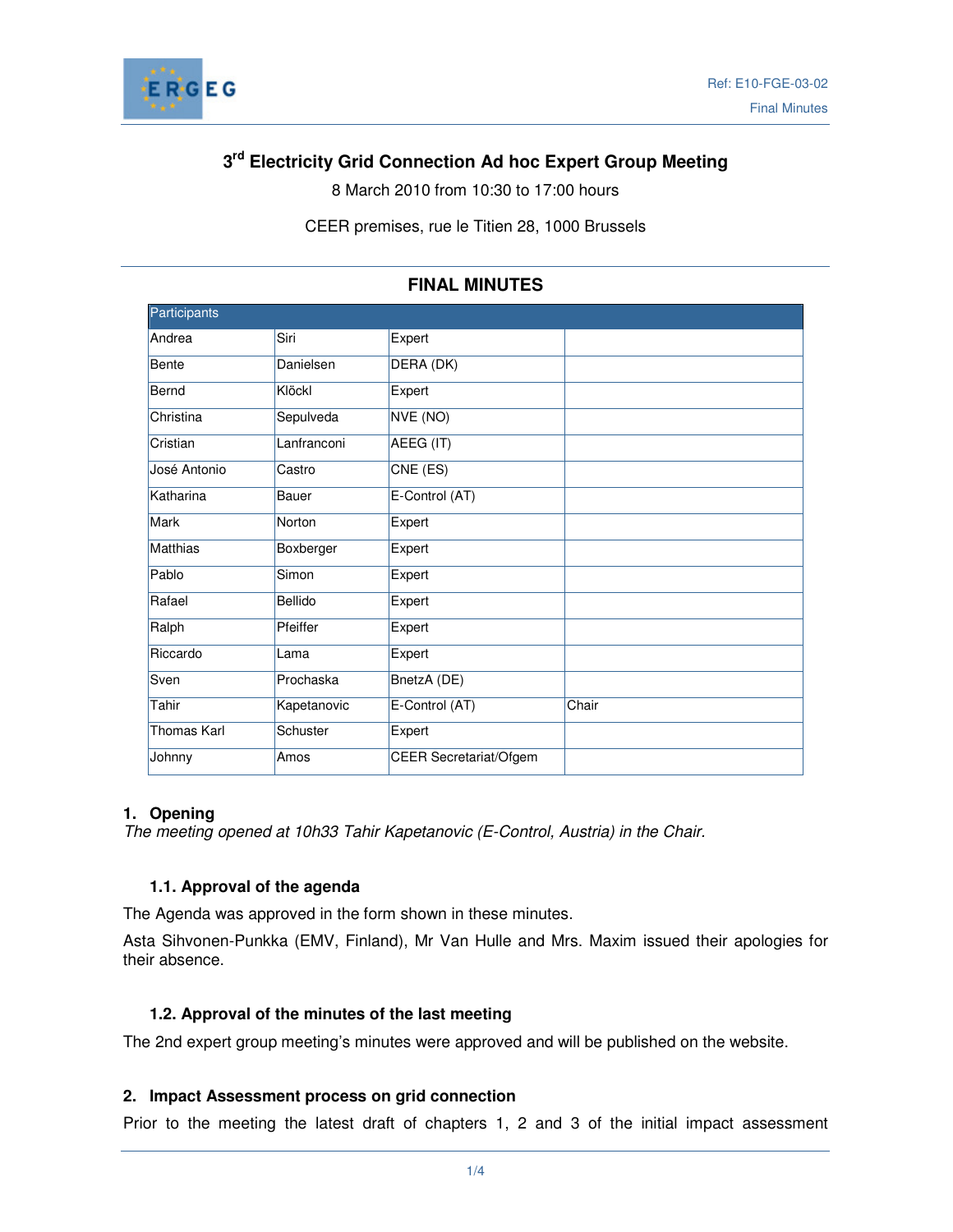

(covering procedural issues, problem definition and objectives of the initiative respectively) was circulated to the expert group. The Chair expressed his appreciation for the written comments already sent by email on this draft and informed the group that a new version incorporating proposed revisions in track changes had subsequently been prepared for discussion at the meeting. The Chair proposed that the 3rd Ad Hoc Expert Group meeting be dedicated to a pageby-page review of this new version of the document (which was provided to the group in paper copy) with a view to reaching agreement on problem definition and objectives. This was approved by the expert group.

The Chair noted that Mrs Maxim has submitted comments which may not be consistent with those of other experts. As Mrs Maxim was absent it was agreed she would be given the opportunity to review any changes made during the meeting. The same applies to Mr Van Hulle, who also submitted comments in advance but could not attend the meeting.

The Chair also set out the process for drafting the initial impact assessment. He informed the group that going forward ERGEG will focus on developing policy options which will be presented at the public workshop on 16 April 2010. The final initial impact assessment will then be published for public consultation in summer. The Chair noted that the drafting and consultation process will follow existing ERGEG procedures.

The paragraphs below set out the key points raised by the experts during the page-by-page review of the document. In addition other more minor drafting changes were also raised and approved in order to provide clarity.

The group discussed the definition of grid connection. Mr Pfeiffer argued that grid connection is not an isolated event that 'happens' at a specific moment. It was agreed that grid connection would cover all issues to maintain as well as establish a physical connection between the transmission and/or distribution grid and the grid customers.

The meeting considered how the initial impact assessment should describe the expert group. Mr Pfeiffer suggested that the document should not list the experts' companies. In response the Chair noted that the listing the company names enhances transparency and also shows the diversity of experience within the expert group. It was agreed not to remove the company names. Instead a new paragraph was drafted stating that the members of the group have participated in the work on the impact assessment in their capacity as experts and have not represented the interests of their companies.

The initial impact assessment argues that experiences from recent disturbances have indicated that the security of the system might be endangered when generation and consumption units interoperate with electric power grids in an uncoordinated manner. The meeting considered what studies could be referenced to support this statement. The Chair proposed the ERGEG 2007 report on the large disturbance on 4 November 2006 and the corresponding UCTE final report. Mr Boxberger also suggested that the impact assessment should draw on system studies, which was agreed by the expert group. He therefore proposed the 2005 DENA (German Energy Agency) Grid Study and the EWIS (by UCTE) study also be added.

The expert group also discussed what other problems or issues might require ERGEG to develop the framework guideline on grid connection. Mr Boxberger noted that insufficient design and operation of grid connection and non-compliance with existing rules and contracts can endanger system security. The same expert also noted that the increasing internationalisation of the electricity market together with the volume of generation, both renewable and conventional, that is due to come online before 2020 requires a common framework for grid connection. Both points were agreed by the expert group and the text of the initial impact assessment amended accordingly. Mr Boxberger agreed to check if EURELECTRIC have published any data on the volume of the European generation portfolio that will need to be replaced in the next decades. In addition the expert group discussed the historical legacy of vertically integrated undertakings that planned the transmission and distribution systems together with the allocation of generation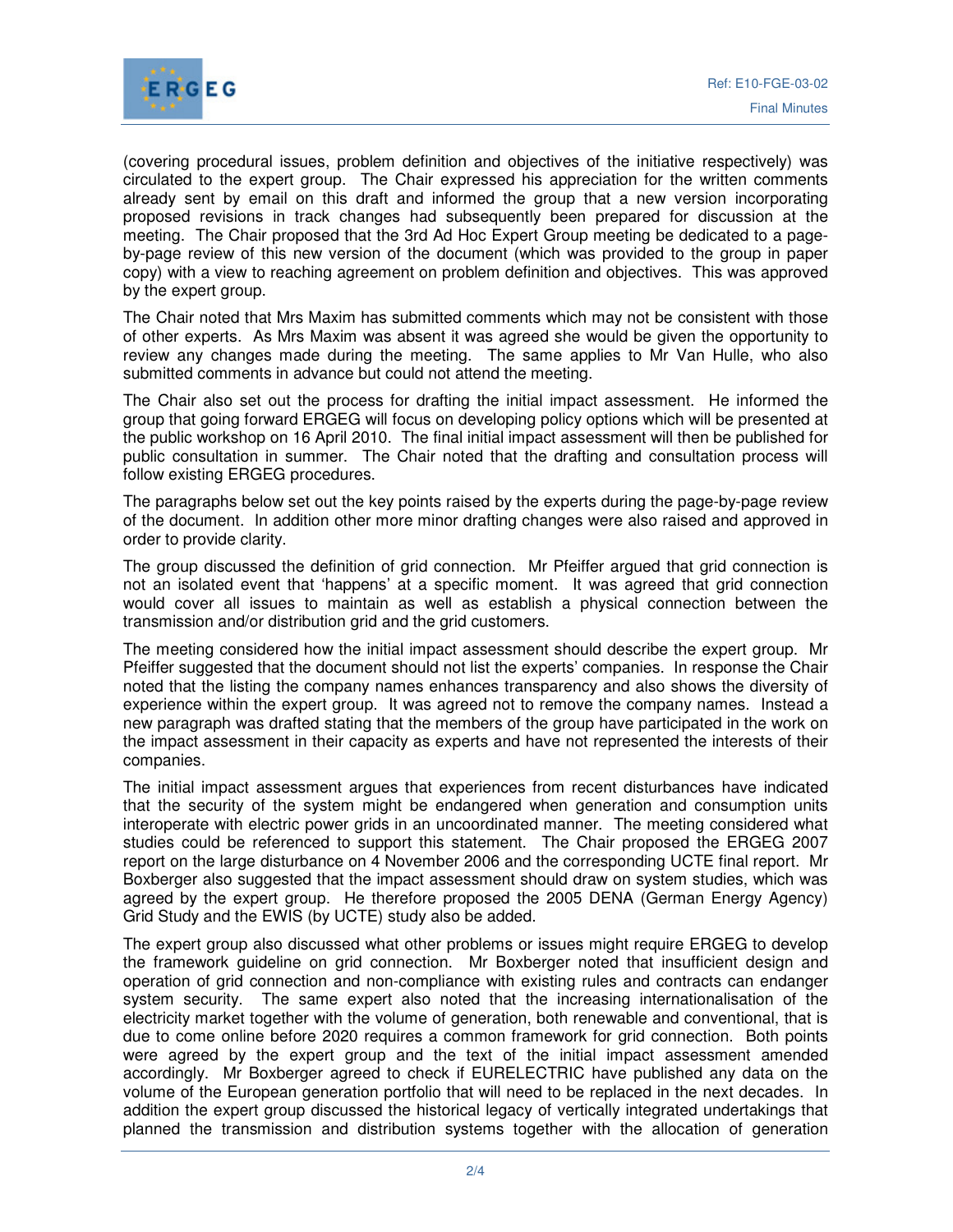facilities. Mr Norton suggested drafting arguing that the move to separate transmission and distribution from generation has and will continue to require the updating of grid connection rules. This was agreed by the expert group.

There was some discussion of whether connection requirements might differ according to the primary energy source used to generate electricity. Mr Bellido noted that any difference in requirements must be justified. The meeting agreed and the text was amended such that any differences must not create barriers to entry for any generation technology. The group also considered how existing generation units might be affected by the possibly different conditions for connecting new units. It was agreed that the technical performance of existing units should not be adversely affected, including for example compliance with relevant electrical engineering regulations. Mr Norton noted that GB does not in all respects fully comply with the IEC standards, so compliance with these standards was not mandated.

The group also discussed the scope of ERGEG's work on grid connection. It was suggested that the split of costs between generators and grid owners should be considered. Similarly some argued that the order of processing of connection applications is an important issue. Others argued that the focus of the document is on the technical aspects of grid connection. The group agreed that both costs and processing lie outside of ERGEG's current work. This was made clear in the opening paragraphs of the document.

When the expert group considered the section of the document dealing with the impact on stakeholders, it was noted that Mr Van Hulle had submitted a comment arguing any obligations arising from ERGEG's work should not be portrayed as binding. However the Chair argued that a voluntary approach may not deliver the objectives and the group agreed that any new obligations should continue to be considered as binding.

### **3. Policy Options and Assessment – brief introduction by ERGEG**

The Chair described that the initial impact assessment will set out two main options for ERGEG's future work on electricity grid connection. One option will be to do nothing at this stage. The other will be to develop a draft framework guideline for grid connection. It was also explained that ERGEG will assess the parameters of the framework guideline, such as whether it will apply to all types of generation or only renewable technologies. The Chair further noted that the process used by the pilot project in electricity has differed from that followed by the pilot project in gas. On this point he stressed the need to clarify the objectives of the work on grid connection first before developing policy options.

### **4. Next Steps**

A further draft of chapters 1, 2 and 3 of the initial impact assessment incorporating the changes agreed during the meeting was printed out and provided to the experts for their final review. Mr Norton suggested that the document leans towards generation. It was noted in particular that all requirements related to demand-side management have been overlooked. To address this point a new heading entitled 'opportunities for demand response' was added under Paragraph 2.3 (What are the underlying drivers of the problem?) and a short paragraph drafted.

The Chair explained that the new version of chapters 1, 2 and 3 agreed at the meeting will provide the basis for developing policy options, provided that Mr Van Hulle and Mrs Maxim agree with the changes made. If they disagree on any substantive points, a teleconference was provisionally arranged for Friday 12 March between 13.00 and 14.00 CET for the purpose of resolving any disagreements.

The Chair reminded all delegates that (with the exception of the provisional teleconference on Friday) there are no further meetings of the expert group planned. He thanked the experts for their